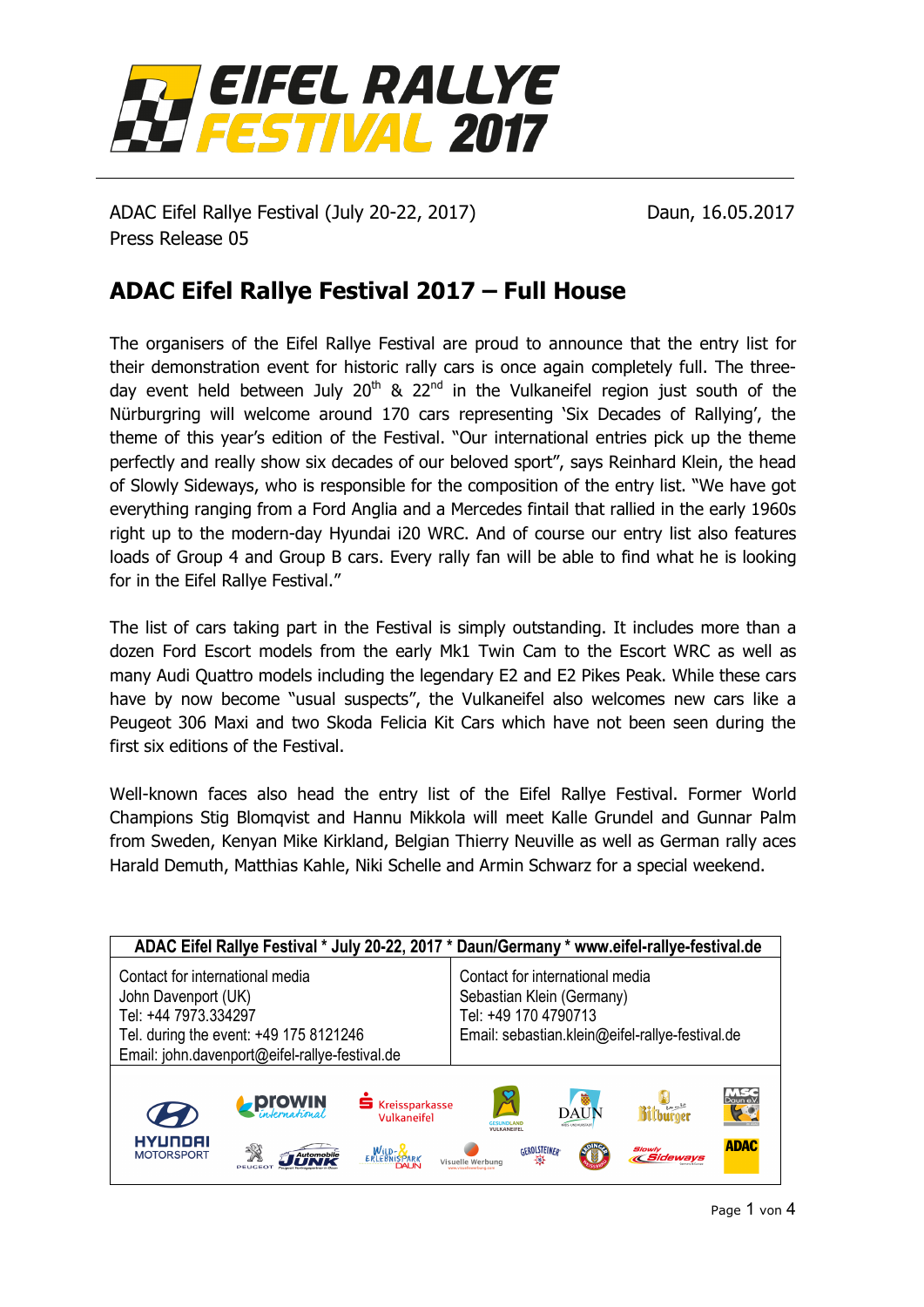

#### **Ride of a lifetime: Win a co-drive with Hyundai drivers Neuville and Schwarz**

Rally fans visiting the Eifel Rallye Festival have no less than two chances to win a "Ride of their Lifetime" on the shakedown stage during Thursday, July  $20<sup>th</sup>$ . In cooperation with Hyundai, the organisers will offer one co-drive with Thierry Neuville in the Hyundai i20 WRC and one with Armin Schwarz in a 2003 Hyundai Accent WRC.

"We wanted to give the ordinary rally fan a fair chance to win the co-drive, thus we decided to raffle both rides" says Festival Manager Tim Becker. "For only €5.0, everyone has the chance to win the co-drive alongside Thierry Neuville. Of course, anyone can buy more than one ticket to increase his or her chances." The amount raised by the raffle will be donated to a local organisation aimed at helping young people in the region and called "Verein zur Förderung der Jugendarbeit im Landkreis Vulkaneifel. e.V." All details of the raffle can be found here: [www.mitfahrt.eifel-rallye-festival.de](http://www.mitfahrt.eifel-rallye-festival.de/) 

The chance for a co-drive with Armin Schwarz is completely free of charge. The ride with the 1991 WRC Rally Catalunya winner and 1996 European Rally Champion in his original Hyundai Accent from the 2003 Monte Carlo Rally will be raffled on the event's official Facebook page [www.facebook.com/EifelRallyeFestival2017.](http://www.facebook.com/EifelRallyeFestival2017) Both raffles will start this Sunday, May  $21^{st}$ , at 0:00 hrs und end on June  $30^{th}$  at 23:59 hrs.

#### **Harald Demuth re-united with his Mercedes 190E**

The last addition to the VIP drivers taking part in the Festival is Harald Demuth. The twotimes German Rally Champion has not missed a single edition of the event so far and says that "it would be dreadful to miss this family meeting". After driving Audis in the last part of his rally career, in July 2017 Demuth will be re-united with another car that he drove in the past. Thirty years after fighting for the German title in a Mercedes 190E entered by Fricker Motorsport, Demuth will take the wheel of its sister car which is still owned by that particular Mercedes dealer. To make the story complete, Demuth's former co-driver Christian Fellinger and former Mercedes and Fricker team manager Hanspeter Brömmer

| ADAC Eifel Rallye Festival * July 20-22, 2017 * Daun/Germany * www.eifel-rallye-festival.de                                                                                |                            |                                        |                                                                                                                                         |                                      |                                          |                       |
|----------------------------------------------------------------------------------------------------------------------------------------------------------------------------|----------------------------|----------------------------------------|-----------------------------------------------------------------------------------------------------------------------------------------|--------------------------------------|------------------------------------------|-----------------------|
| Contact for international media<br>John Davenport (UK)<br>Tel: +44 7973.334297<br>Tel. during the event: +49 175 8121246<br>Email: john.davenport@eifel-rallye-festival.de |                            |                                        | Contact for international media<br>Sebastian Klein (Germany)<br>Tel: +49 170 4790713<br>Email: sebastian.klein@eifel-rallye-festival.de |                                      |                                          |                       |
|                                                                                                                                                                            | <b>ProWIN</b>              | <b>S</b> Kreissparkasse<br>Vulkaneifel | $\cancel{S}$<br><b>JESUNDI AND</b><br>VULKANEIFEL                                                                                       | ▩<br><b>DAUN</b><br>ODS, HND WIDSTAT | <b>Rithirpor</b>                         | MSC<br>Daun e.V<br>53 |
| HYUNDAI<br><b>MOTORSPORT</b>                                                                                                                                               | N<br>Automobile<br>PEUGEOT | WILD-N                                 | GEROLSTEINER<br>Visuelle Werbung                                                                                                        |                                      | <b>Slowly</b><br><i><b>«Sideways</b></i> | <b>ADAC</b>           |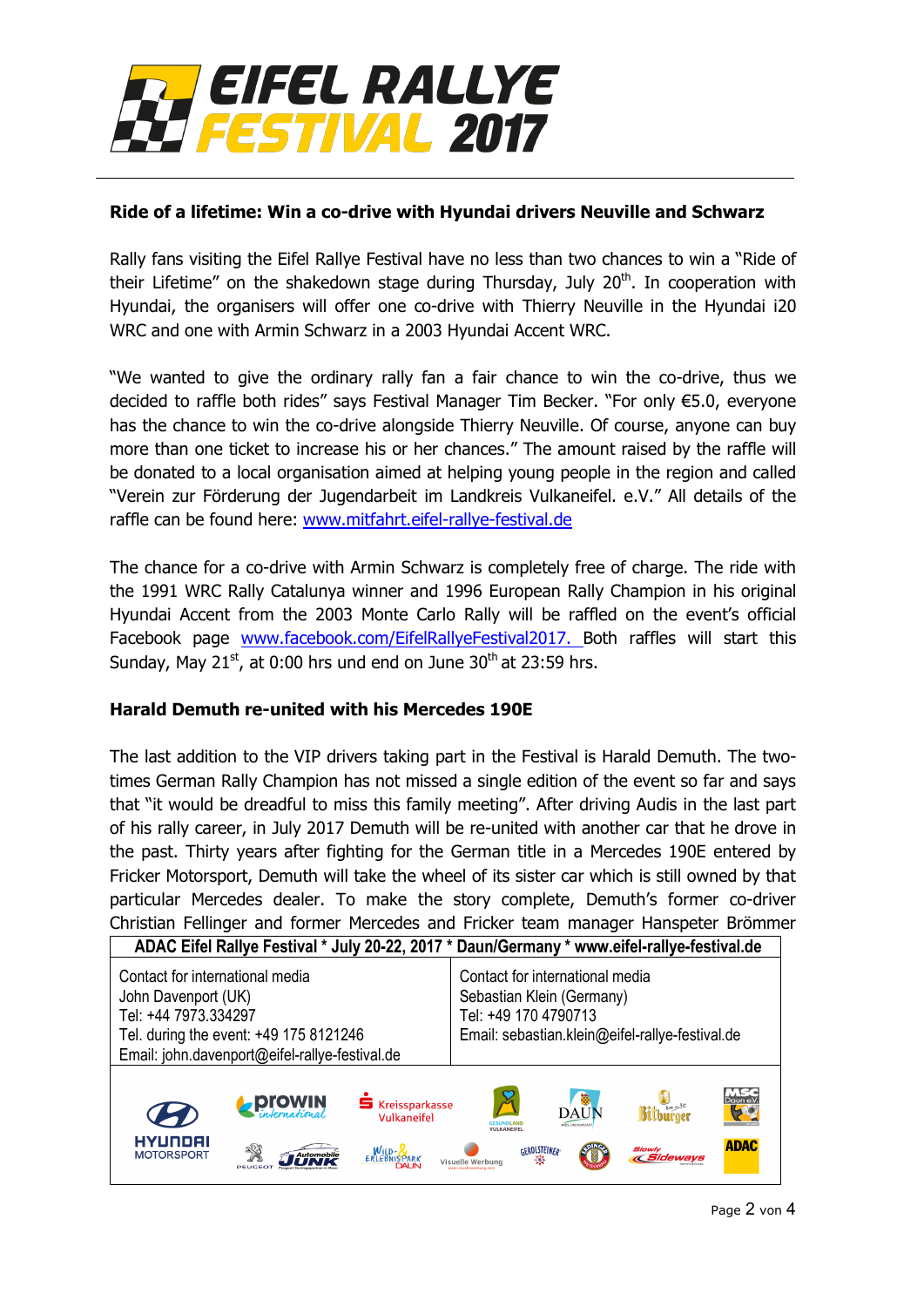

will share co-driver duties. Demuth promises: "We will get the right tyres to see how sideways we can go."

#### **'Youngtimer' group to serve as crowd pleasers**

Sideways is also the theme for the 'Youngtimer' group which traditionally tackles the Vulkaneifel stages ahead of the VIP drivers thus serving as a warm up for spectators. These course-opening cars do not comply with the strict Slowly Sideways regulations in terms of originality, instead they are famous for making a great show. And 2017 will not be an exception as the line-up for the Youngtimer group will feature one VIP in its own right. Former Suzuki works driver Niki Schelle will take the wheel of a Suzuki Ignis S1600. A real crowd pleaser is also the 'Youngtimer' coordinator himself, Jürgen Lenarz, in a BMW M3. This local hero is especially looking forward to the night stage on Friday which passes through his home town. But Lenarz is not the only BMW driver who is especially keen on this stage. It has been re-named "Prowin Hilgerath" and Sascha Winter in another M3 supports the Festival with his company Prowin and is thus responsible for the new name.

#### **Order now: pre-sale for tickets and programmes has started**

Spectators who are keen to visit the Eifel Rallye Festival can obtain their tickets and programmes from the official online shop no matter in what European country they are living. While visiting the 'Rally Mile' in the heart of Daun is free of charge, there are various admission tickets needed for those who like to see the action on the special stages. The range offered goes from one-day tickets right up to full weekend tickets.

The pre-sale of tickets and programmes is open until July 07, 2017 from [http://www.eifel](http://www.eifel-rallye-festival.de/en/rallye-shop.html)[rallye-festival.de/en/rallye-shop.html.](http://www.eifel-rallye-festival.de/en/rallye-shop.html)

#### **Important information for all media representatives:**

Accreditation for the 2017 Eifel Rallye Festival is now open. More information can be found here: http://eifel-rallye-festival.de/en/Accreditation-Info.html

| ADAC Eifel Rallye Festival * July 20-22, 2017 * Daun/Germany * www.eifel-rallye-festival.de                                                                                |                             |                                        |                                                                                                                                         |                                        |                                    |                        |
|----------------------------------------------------------------------------------------------------------------------------------------------------------------------------|-----------------------------|----------------------------------------|-----------------------------------------------------------------------------------------------------------------------------------------|----------------------------------------|------------------------------------|------------------------|
| Contact for international media<br>John Davenport (UK)<br>Tel: +44 7973.334297<br>Tel. during the event: +49 175 8121246<br>Email: john.davenport@eifel-rallye-festival.de |                             |                                        | Contact for international media<br>Sebastian Klein (Germany)<br>Tel: +49 170 4790713<br>Email: sebastian.klein@eifel-rallye-festival.de |                                        |                                    |                        |
|                                                                                                                                                                            | <b>ProWIN</b>               | <b>S</b> Kreissparkasse<br>Vulkaneifel | $\cancel{2}$<br><b>ESUNDI AND</b><br><b>VIII KANFIFFI</b>                                                                               | 参<br><b>DAUN</b><br>KREIS- UND KURSTAD | <b>Bitburger</b>                   | W K-Te<br>Daun e)<br>H |
| HYUNDAI<br><b>MOTORSPORT</b>                                                                                                                                               | ঽৣৡ<br>Automobile<br>PEUGEO | WILD- <b>X</b>                         | Visuelle Werbung                                                                                                                        | GEROLSTEINER                           | <b>Slowly</b><br><b>« Sideways</b> | <b>ADAC</b>            |